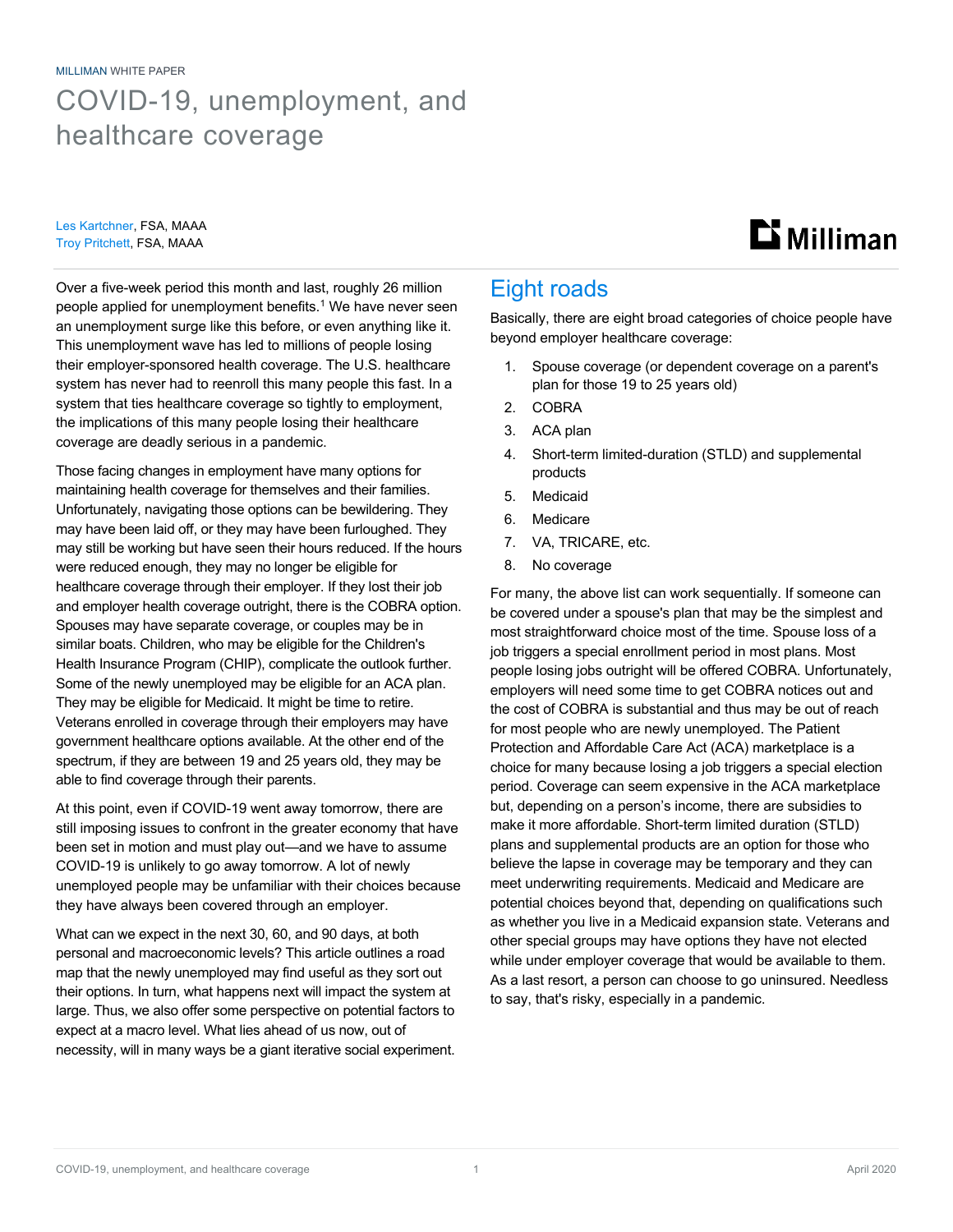Many of these choices come with time constraints. People only have a certain amount of time to make some decisions. The table in Figure 1 lays out some of the basic situations and the options and requirements within them.

These changes are taking place at a rapid pace. Figure 2 shows key time windows in the currently evolving healthcare transition process. The initial wave of unemployment claims will be followed by the expiration of special election windows for spouse or dependent coverage, COBRA, and the ACA marketplace. Another key time period is the expiration of unemployment benefits. This will take place 39 weeks after initial unemployment in most states because most states cover unemployment for up to 26 weeks with 13 additional weeks being covered under the Coronavirus Aid, Relief, and Economic Security (CARES) Act passed by Congress on March 25, 2020.<sup>2</sup>

### Is it actually unemployment?

Each employment situation has its own set of implications for healthcare coverage. To assess the situation, a newly unemployed person's first question may be: Am I actually unemployed? Some people may have been put on leave, with or without pay, or they may be furloughed. Their hours may be reduced to a point where they will no longer qualify for employer coverage. But when they retain qualification for employer coverage they may not qualify for an ACA special election period<sup>3</sup> because they may not have lost their job or access to employer-sponsored healthcare coverage, though it is now less affordable. Any change in income could open (or close) healthcare coverage options—for example, a lower income may enable access to larger subsidies under ACA coverage. But remaining covered while on leave or furlough can mean a special election period will not open under the ACA.

Furloughs, which are ultimately designed to protect a person's job for an interim period, may pose unexpected complications. In some cases furloughed employees may have coverage options through the employer that preclude them from accessing the ACA option. If Medicaid comes into play for a furloughed person, it is based on expected income, which could be difficult to

#### **FIGURE 2: KEY DATES IN TRANSITION OF HEALTHCARE COVERAGE**



determine in an uncertain labor force environment. The furloughed person may expect to be without work for a few weeks but, in this fast-changing situation, it could turn out to be a few months or longer.

#### **FIGURE 1: HEALTHCARE COVERAGE CHOICES**

|                                                    | <b>Notes</b>                                                                                                                                                    | <b>Special Enrollment</b><br><b>Time Period</b>                              |
|----------------------------------------------------|-----------------------------------------------------------------------------------------------------------------------------------------------------------------|------------------------------------------------------------------------------|
| <b>Spouse Coverage</b>                             | Could be an option for newly<br>unemployed who have a<br>spouse with separate<br>coverage or an employer<br>option in which they are not<br>currently enrolled. | 60 days                                                                      |
| <b>Dependent</b><br>Coverage on<br>Parents' Plan   | Could be an option for newly<br>unemployed who are 19 to 25<br>years old.                                                                                       | 60 days                                                                      |
| <b>COBRA</b>                                       | Option for newly unemployed<br>who worked for a company<br>that employs 20 or more<br>employees.                                                                | 60 days                                                                      |
| <b>ACA</b>                                         | Option if losing employer<br>coverage.                                                                                                                          | 60 days                                                                      |
| <b>STLD and</b><br>Supplemental<br><b>Products</b> | STLD plans will require<br>underwriting.                                                                                                                        | Available subject to<br>underwriting.                                        |
| <b>Medicaid</b>                                    | Option is available to newly<br>unemployed who meet income<br>thresholds *                                                                                      | Available if income<br>meets requirements.                                   |
| <b>Medicare</b>                                    | Option is available to newly<br>unemployed who are at least<br>65 years old.                                                                                    | Age-dependent (delay<br>of enrollment could<br>result in higher<br>premiums) |
| VA, TRICARE, etc.                                  | Alternative options may be<br>available to veterans or other<br>special groups who qualify for<br>these types of government-<br>funded coverage options.        | Options available to<br>very specific<br>populations.                        |
| Uninsured                                          | Result of not opting for or<br>being unable to afford other<br>coverage options.                                                                                |                                                                              |

\* Once state unemployment benefits expire, Medicaid enrollment could see another large climb if large unemployment figures persist.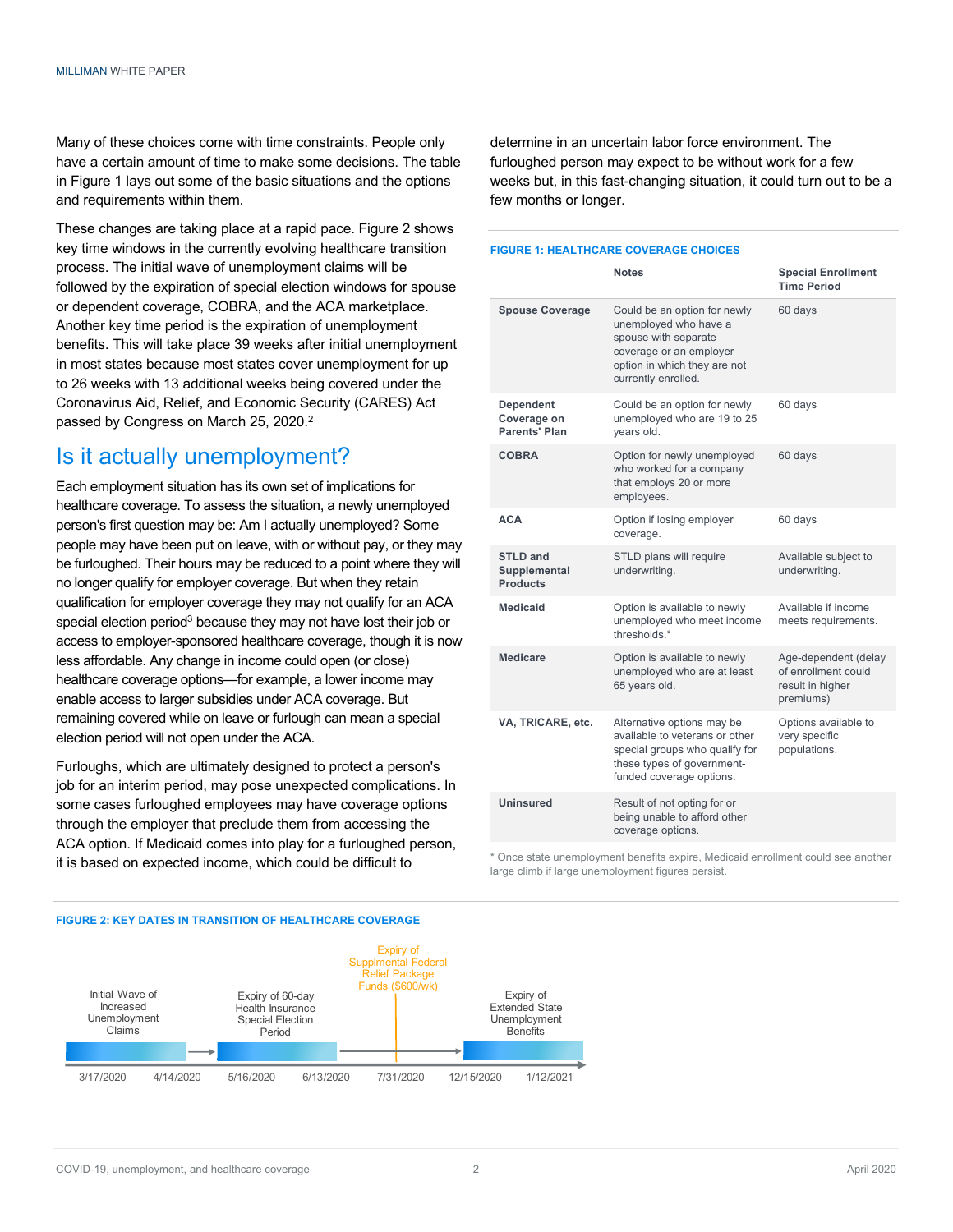Income levels are important because eligibility for certain programs and subsidies is income-dependent.4 For those newly unemployed, however, income can be difficult to estimate. For Medicaid, eligibility is based on current monthly income. The full logic of how it is calculated for ACA marketplace subsidies includes a person's pre-unemployment income, unemployment income, the duration of unemployment, and the average annual income combining all these factors. All four components are critically important to how your available choices will evolve.

## What will the healthcare transition numbers look like?

The newly unemployed have a lot of decisions to make in the days and weeks ahead. But what will it mean as they churn through their choices? One feature of this pandemic we have seen again and again is system resources strained to the max and beyond as waves of bulges pass through. What will 26 million healthcare coverage decisions look like on a macro level, and what can we anticipate moving forward? Applying historical patterns and adjusting to project for admittedly unprecedented circumstances, we can provide some sense of the ranges of the movement in type of coverage. Figure 3 shows estimates of where the newly unemployed may be expected to seek healthcare coverage.<sup>5</sup> (See Appendix A for assumptions and historical patterns used to develop assumptions.)

#### **FIGURE 3: INITIAL HEALTHCARE COVERAGE FOR NEWLY UNEMPLOYED**

| <b>Projected Coverage Status</b>                                                   | Approximate range based on<br>roughly 26M new unemployment<br>claims as of April 23, 2020 |                              |            |
|------------------------------------------------------------------------------------|-------------------------------------------------------------------------------------------|------------------------------|------------|
| Portion of newly unemployed<br>without employer coverage at time<br>of termination | 10,400,000                                                                                | $\sim 10^{-1}$               | 15.600.000 |
| Portion of newly unemployed with<br>employer coverage at termination               | 13.900.000                                                                                | ÷,                           | 24,090,000 |
| Spouse coverage                                                                    | 130,000                                                                                   |                              | 520,000    |
| Dependent coverage on parents'<br>plan                                             | 50,000                                                                                    |                              | 240,000    |
| <b>COBRA</b>                                                                       | 860,000                                                                                   | $\qquad \qquad \blacksquare$ | 2,040,000  |
| <b>ACA</b>                                                                         | 700.000                                                                                   | ä,                           | 2.450.000  |
| <b>STLD and supplemental products</b>                                              | 170,000                                                                                   | $\qquad \qquad \blacksquare$ | 520,000    |
| <b>Medicaid</b>                                                                    | 9,560,000                                                                                 | ä,                           | 11,240,000 |
| Medicare                                                                           | 80,000                                                                                    | $\frac{1}{2}$                | 340.000    |
| VA, TRICARE, etc.                                                                  | 110,000                                                                                   | $\overline{a}$               | 250,000    |
| Uninsured                                                                          | 2,230,000                                                                                 |                              | 6,480,000  |

Another high-level way to look at anticipated health coverage trends is in terms of 2020 income across three scenarios we see potentially unfolding now: (1) employed through March 15, 2020, loses job March 16, returns to labor force three months later, (2) the same as (1) but returns to labor force six months later, and (3) the same as (1) but does not return to labor force in 2020.

Figure 4 illustrates these scenarios against federal poverty level (FPL) income benchmarks that are important in determining healthcare options available to a newly unemployed person.<sup>6</sup> Each scenario is based on a pre-unemployment income of 400% of FPL for a family of four, 40% state unemployment benefits, and additional unemployment benefits from the CARES Act.7 As can be seen, the person in scenario (1) becomes eligible for a subsidy to purchase an ACA plan with only three months of unemployment. The person in scenario (2) becomes eligible for a higher-level subsidy, and the person in scenario (3) yet a higherlevel subsidy.

#### **FIGURE 4: 2020 INCOME LEVELS, BENCHMARKS AND UNEMPLOYMENT SCENARIOS8,9**



#### **Scenario Impact versus % of FPL Thresholds**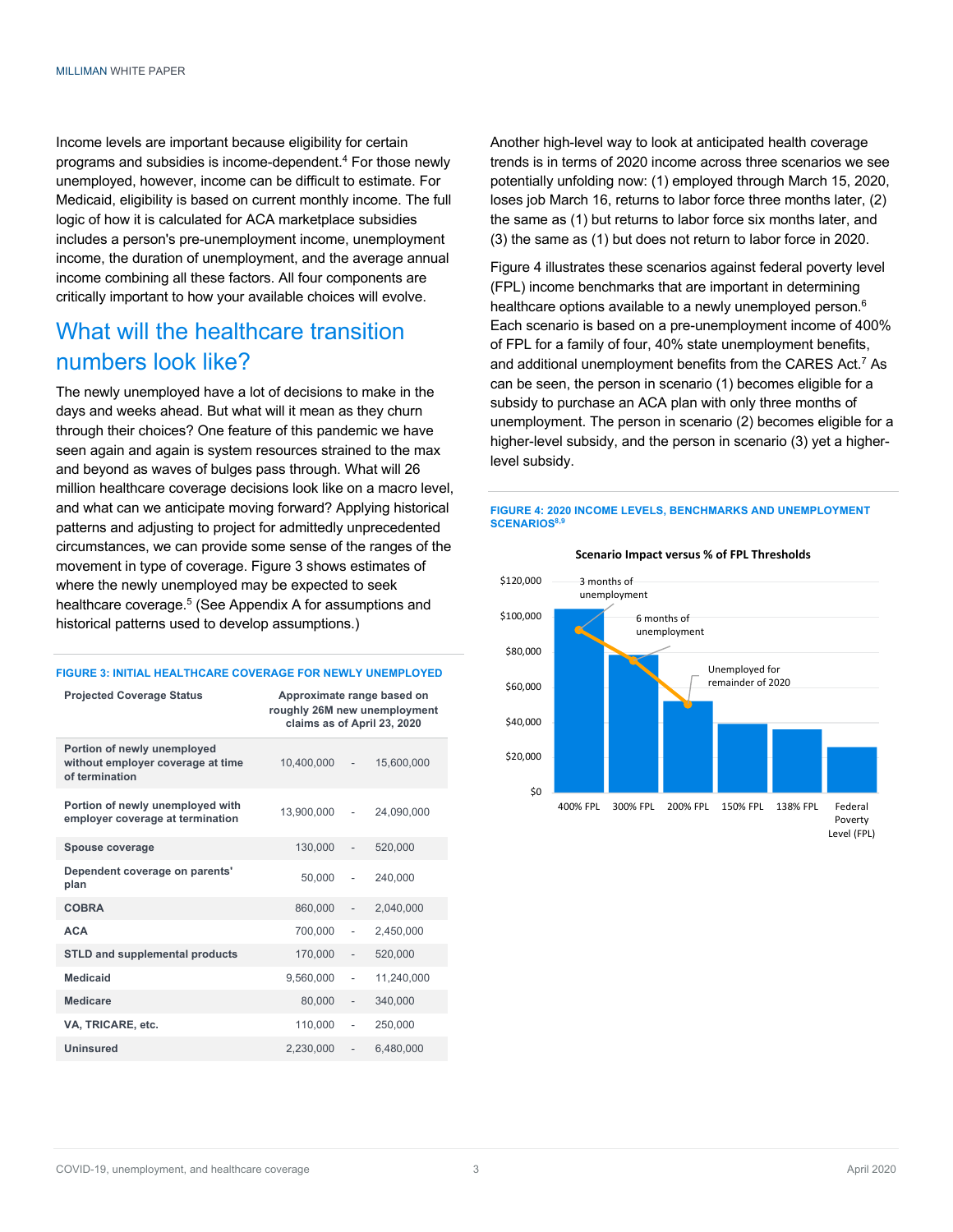## Conclusion

Like nearly everything we have seen so far in the COVID-19 pandemic, events are happening in surging waves that are straining many systems to the breaking point, not just the healthcare system. Medicaid and ACA officials have said they are expecting to see 20 to 30 times the normal workflow in the coming weeks as a second-order effect of the wave of unemployment claims. For perspective, consider that there are presently 12 million people with ACA compliant coverage—and now, in a five-week period, 26 million people (and their dependents) may suddenly be looking for healthcare coverage. Many options are available that will help the newly unemployed find healthcare coverage, but it's complicated by the fact that it's needed by so many of us at once.

# $\mathbf{D}$  Milliman

Milliman is among the world's largest providers of actuarial and related products and services. The firm has consulting practices in life insurance and financial services, property & casualty insurance, healthcare, and employee benefits. Founded in 1947, Milliman is an independent firm with offices in major cities around the globe.

#### milliman.com

#### **CONTACT**

Les Kartchner les.kartchner@milliman.com

Troy Pritchett troy.pritchett@milliman.com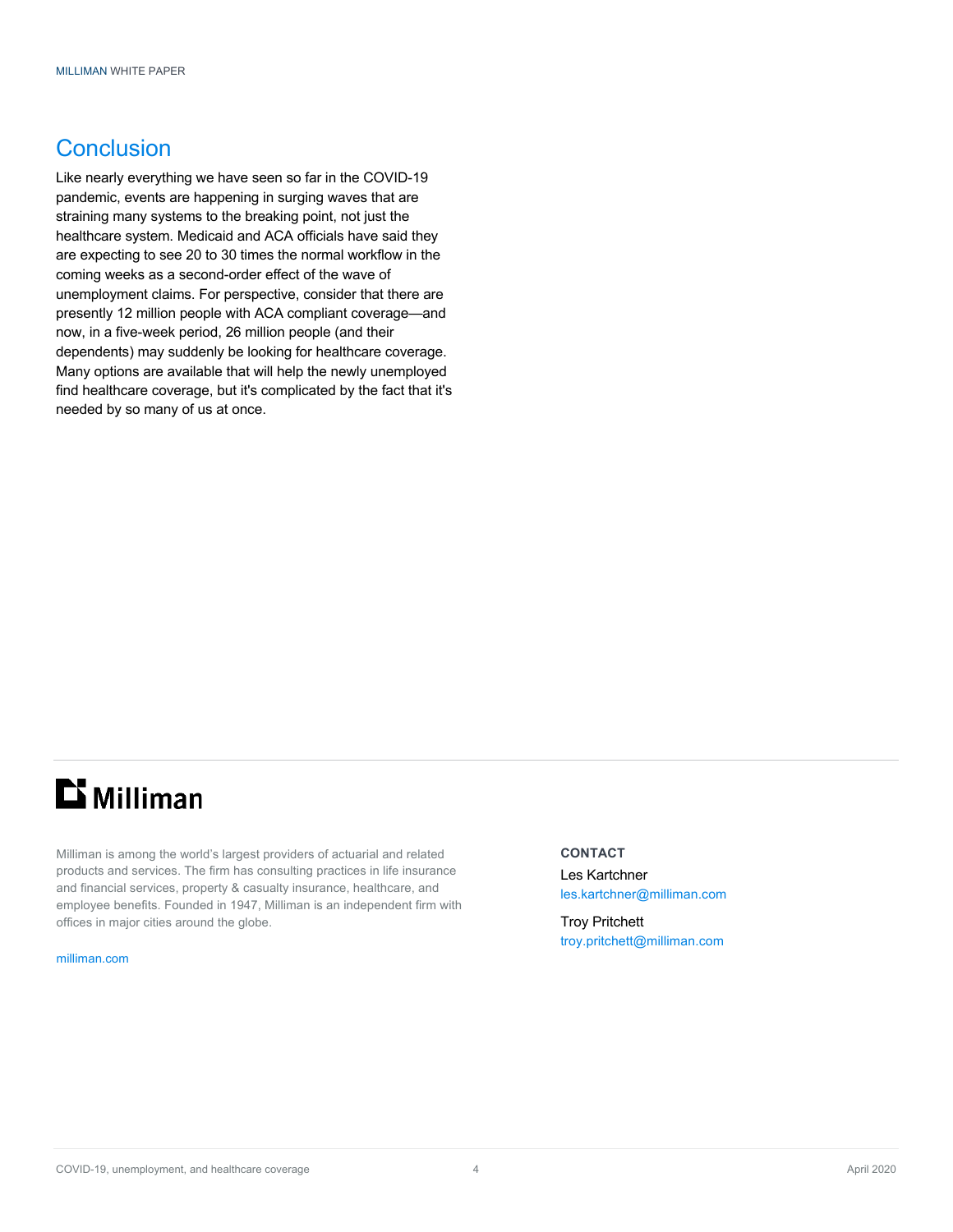#### **APPENDIX A – ASSUMPTIONS FOR DEVELOPMENT OF FIGURE 2**

The ranges shown in Figure 2 represent the newly unemployed but do not reflect their dependents.

In order to develop these figures, we assumed that the percentage of the labor force that is full-time and has coverage through employers would be in the range of 40% to 60% based on available information. See:

- − https://www.bls.gov/cps/cpsaat08.htm (retrieved April 23, 2020).
- https://www.bls.gov/news.release/pdf/ebs2.pdf (retrieved April 23, 2020).

Estimated Medicaid enrollment is based on the percentage of working households whose initial unemployment earnings are low enough to qualify for Medicaid (this number could increase if unemployment persists, once unemployment benefits are exhausted). We estimated 48% of households would be eligible for Medicaid. We estimated 85% to 100% would elect such coverage. See:

- − https://howmuch.net/articles/how-much-americans-make-in-wages (retrieved April 23, 2020).
- − https://www.payingforseniorcare.com/federal-poverty-level#48-Contiguous-States-and-D.C. (retrieved April 23, 2020).

We then considered the number of veterans in the civilian workforce who would have access to VA or TRICARE benefits. See:

− https://www.bls.gov/news.release/pdf/vet.pdf (retrieved April 23, 2020).

We assumed 50% of these participants were not currently enrolled in TRICARE or VA benefits but would have these options available to them, and that 70% to 100% of the population would elect VA or TRICARE benefits.

We then segmented the market by age categories: 19- to 25-year-olds, 26- to 64-year-olds, and those 65 and over.

The 19- to 25-year-old enrollment is based on the percentage of the labor force that is age 19 to 25 and have coverage in their own names. See:

− https://flowingdata.com/2017/11/01/who-is-married-by-now/ (retrieved April 23, 2020).

We assumed that 25% to 35% of the 19- to 25-year-old population who had coverage in their own names would have the option of coverage under a spouse's plan. Of those who had the option of spouse coverage we assumed 75% to 100% would elect such coverage. We assumed 50% to 75% of the remaining 19- to 25-year-old newly unemployed population would select coverage under a parent's plan if it was available.

The underlying data and our assumptions are based on data sets that include:

− https://ifstudies.org/blog/the-state-of-our-unions-marriage-up-among-older-americans-down-among-the-younger (retrieved April 23, 2020).

Similarly, Medicare enrollment is based on the percentage of the labor force that is 65 or older and not currently on Medicare.

We assumed that 15% to 35% of the those 65 and over would have the option of coverage under a spouse's plan. Of those who had the option of spouse coverage we assumed 75% to 100% would elect such coverage. We assumed 60% to 90% of the remaining newly unemployed who are 65 and over would elect to enroll in Medicare. The underlying data and our assumptions are based on data sets that include:

- − https://www.aarp.org/work/employers/info-2019/americans-working-past-65.html (retrieved April 23, 2020).
- − https://www.statista.com/statistics/457822/share-of-old-age-population-in-the-total-us-population/ (retrieved April 23, 2020).
- − https://ifstudies.org/blog/the-state-of-our-unions-marriage-up-among-older-americans-down-among-the-younger (retrieved April 23, 2020).

For the 26- to 64-year-old population, we assumed 15% to 20% would have a spouse coverage option available to them. Of those, we assumed 75% to 100% would elect such coverage.

COBRA take-up rates were assumed to range from 19% to 27% and are based on values from various studies, including the following:

- https://www.epi.org/publication/decline\_in\_employer-sponsored\_health\_coverage\_accelerated/ (retrieved April 23, 2020).
- − https://wolterskluwer.com/company/newsroom/news/2006/12/spencer%E2%80%99s-cobra-survey-finds-more-eligibleemployees-elect-cobra-coverage-companies-paying-significantly-higher-claim-costs.html (retrieved April 23, 2020).